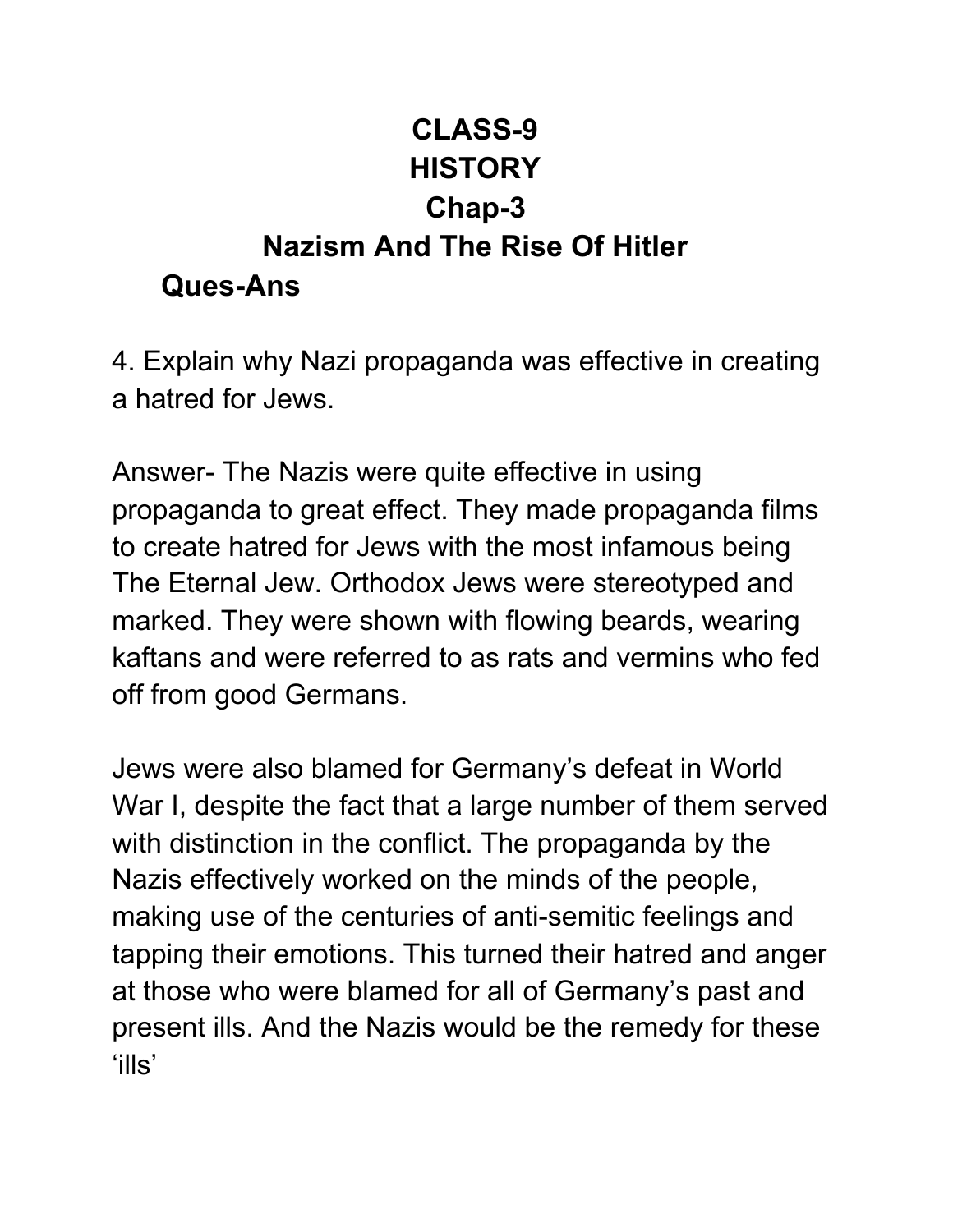5. Explain the role of women in Nazi society. Return to Chapter 1 on the French Revolution. Write a paragraph comparing and contrasting the role of women in the two periods.

Answer- Women in Nazi society were relegated to housewives who were charged with upholding the honour of the German race by limiting contacts with 'undesirables' and raising as many pure-blooded children as possible. Those who conformed to this role were given favoured treatment in hospitals, concessions in shops, theatre tickets and railway fares. Despite Hitler's statement on 'women being the most important citizen', it did not apply to every woman. Especially those who deviated from Nazi ideology. Those that did, risked public humiliation, loss of civic honour, loss of family, jail sentence and even death.

This was in total contrast to the role of women in the French Revolution, Where women led movements and fought for the right to education and the right to equal wages as men. They could not be forced to marry against their will. They could also train for jobs, become artists or run small businesses. Schooling was made compulsory for them, and they could even hold property.

6. In what ways did the Nazi state seek to establish total control over its people?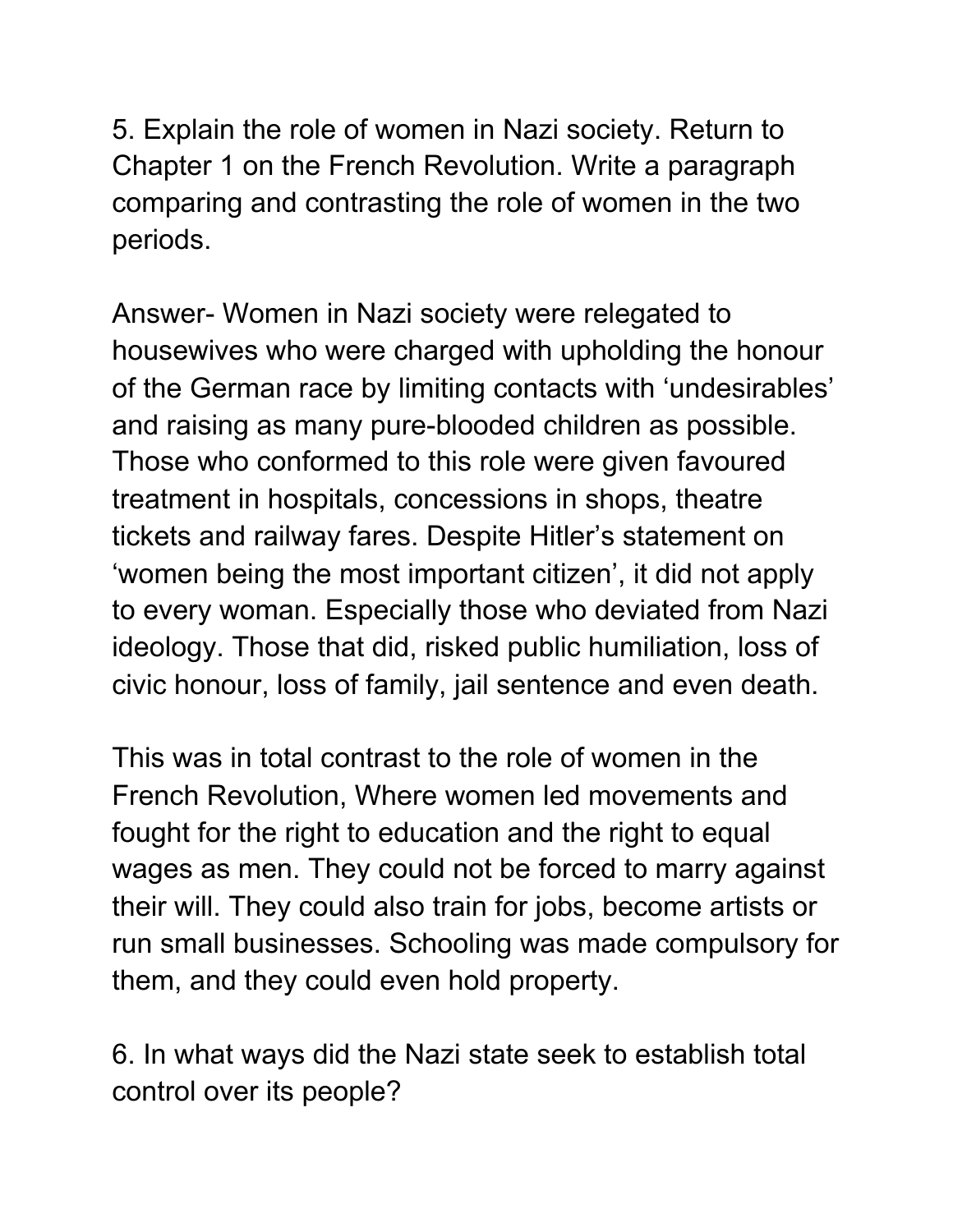Answer- President of the Weimar Republic Paul Von Hindenburg made Hitler the chancellor of Germany. Shortly after, a mysterious fire broke out in the Reichstag, the parliament building of Germany. Blaming the act of arson on communists and other 'enemy of the state, Hitler passed the First Fire decree in 1933 which suspended the civic rights like freedom of speech, press and freedom of assembly. Thus, Hitler effectively started controlling the German population. Other measures he undertook to systematically dismantle democracy in Germany were:

(I) 'The Enabling Act' was passed, which gave all powers to Hitler to sideline the parliament and rule by decree.

(ll) All political parties, with the exception of the Nazi Party, were banned. The members of these banned parties were either imprisoned, exiled or assassinated.

(III) The communists were eradicated, with the remaining members being sent to concentration camps.

(IV) Special security forces such as the SA, SS, SD and Gestapo were created to control and order society in ways that the Nazis wanted. These organisations were given extra-judicial powers.